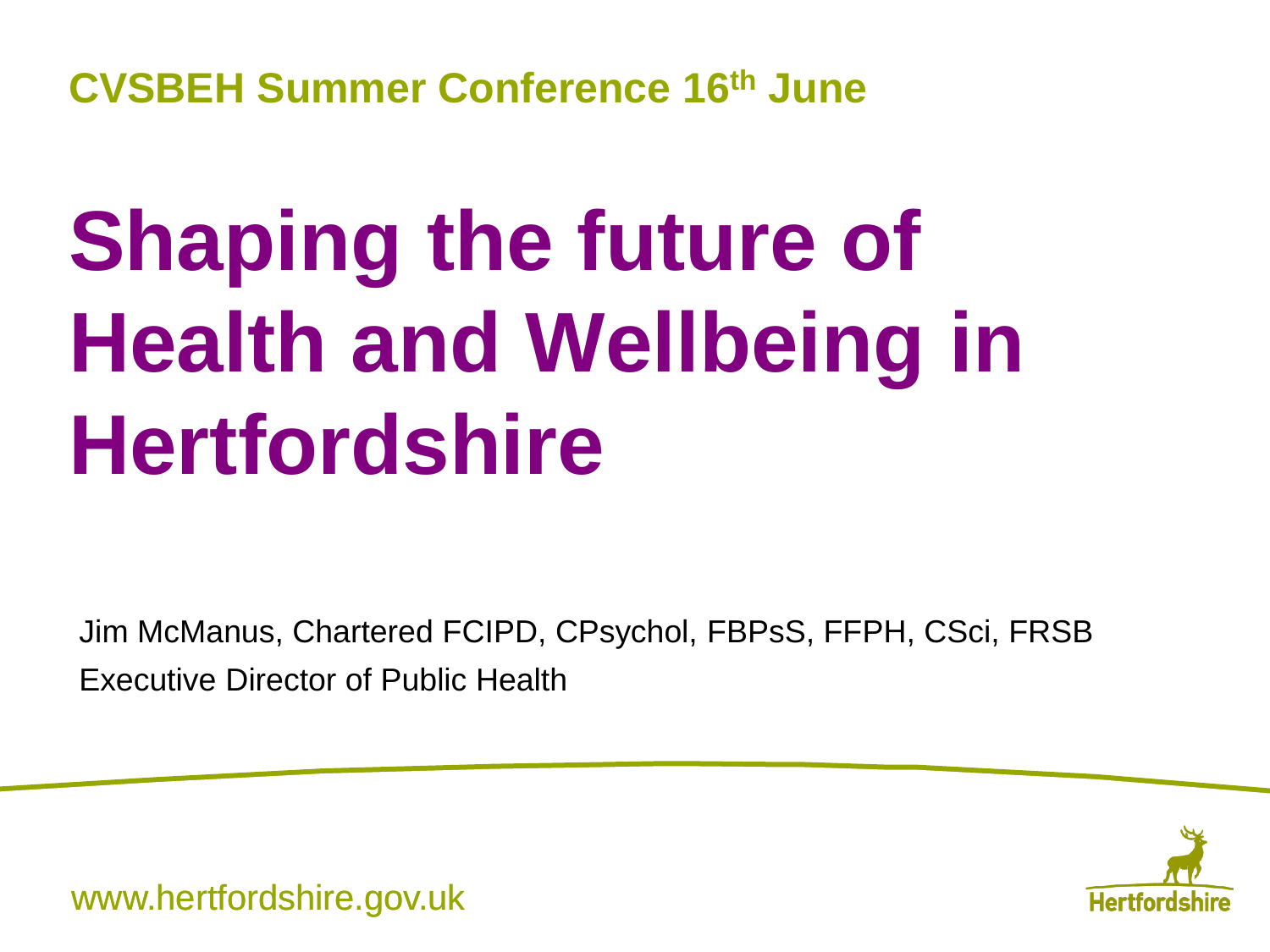## Key Trends

- 1. Recovery from Covid
- 2. Structural Changes (ICS, ICB, ICP…ICU?)
- 3. Better Health Outcomes is everyone's job
- 4. Health Protection needs turbocharging because of new and emergent infections

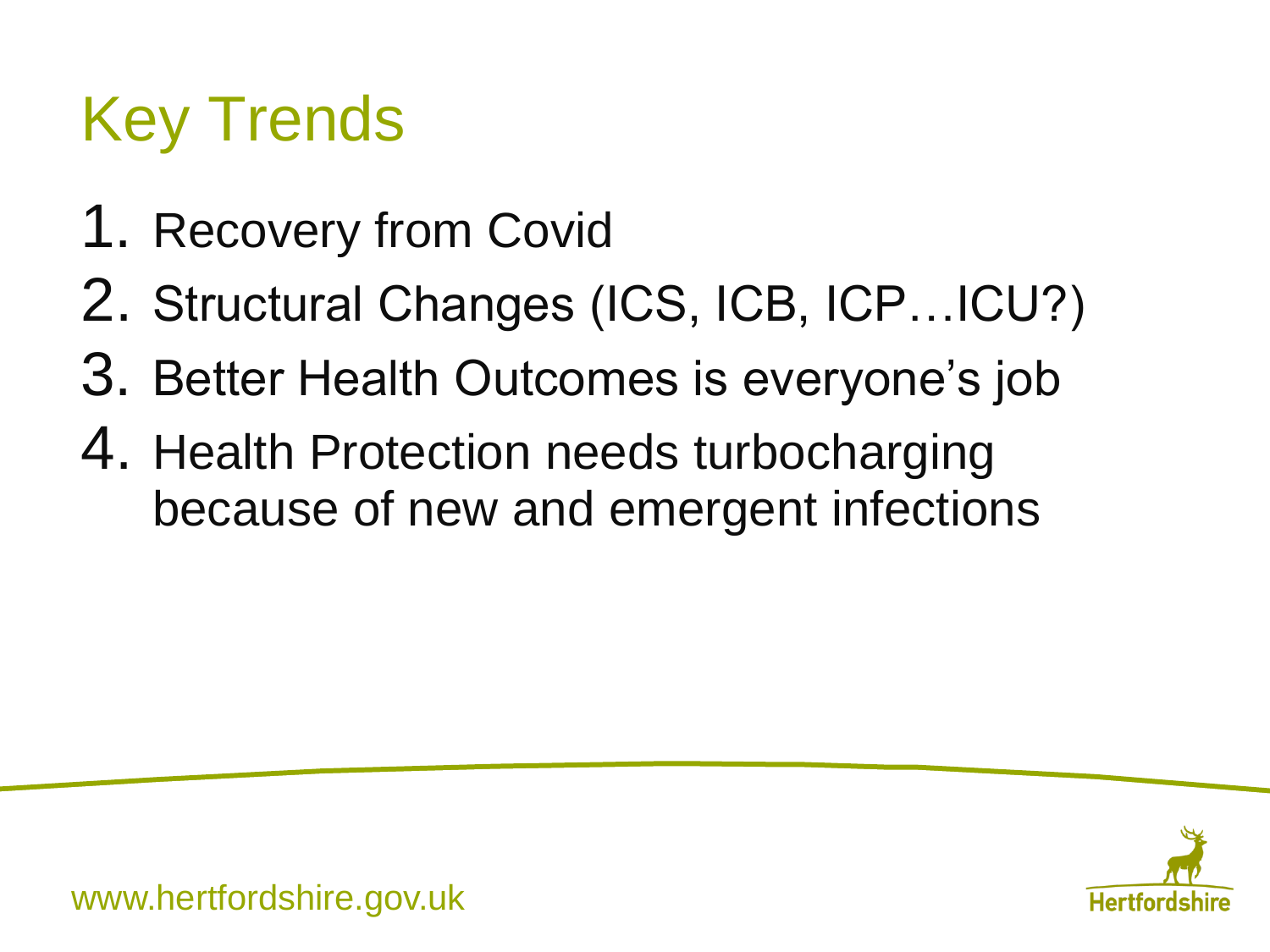## **Leading causes of poor health**

- There are numerous data sources and statistics available with which to measure different aspects of the local population's health status and no single overview can adequately capture all of the relevant information
- Disability-Adjusted Life Years (DALYs) provide one of the best single measures of the overall burden of ill health in the population
- DALYs for a disease or health condition are the sum of years of potential life lost due to premature death and the years of healthy life lost due to disability compared to the standardised life expectancy (1 DALY = 1 year of healthy life lost)



hertfordshire.gov.uk/jsna JSNA@hertfordshire.gov.uk

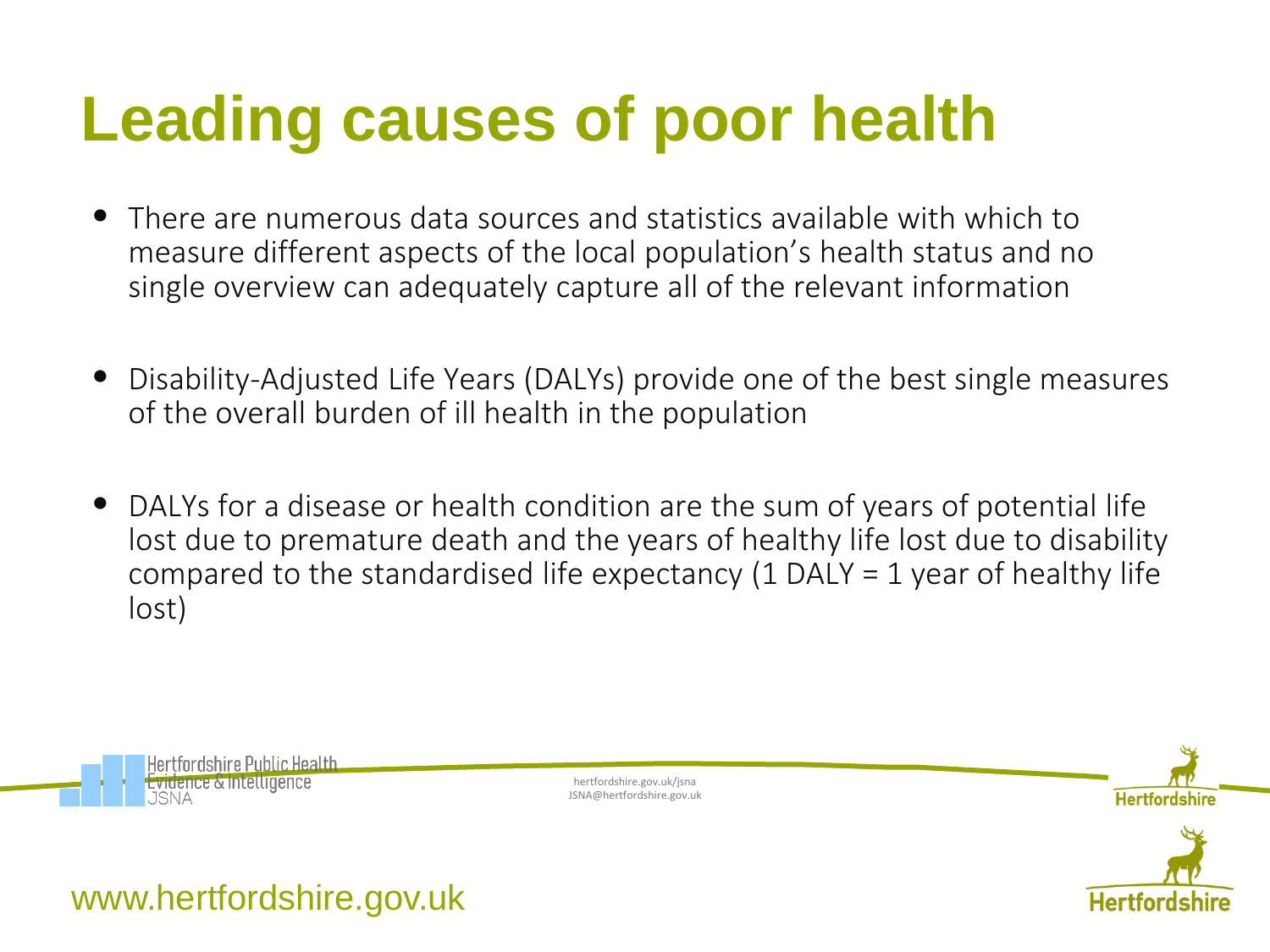- The latest 'Global Burden of Disease Study' estimated the leading causes of DALYs in Hertfordshire
- The top 8 causes of DALYs in the county are estimated to be:
	- 1. Coronary heart disease
	- 2. Low back pain
	- 3. COPD
	- 4. Diabetes
	- 5. Lung cancer
- 6. Stroke
- 7. Depressive disorders
- 8. Falls



hertfordshire.gov.uk/jsna JSNA@hertfordshire.gov.uk

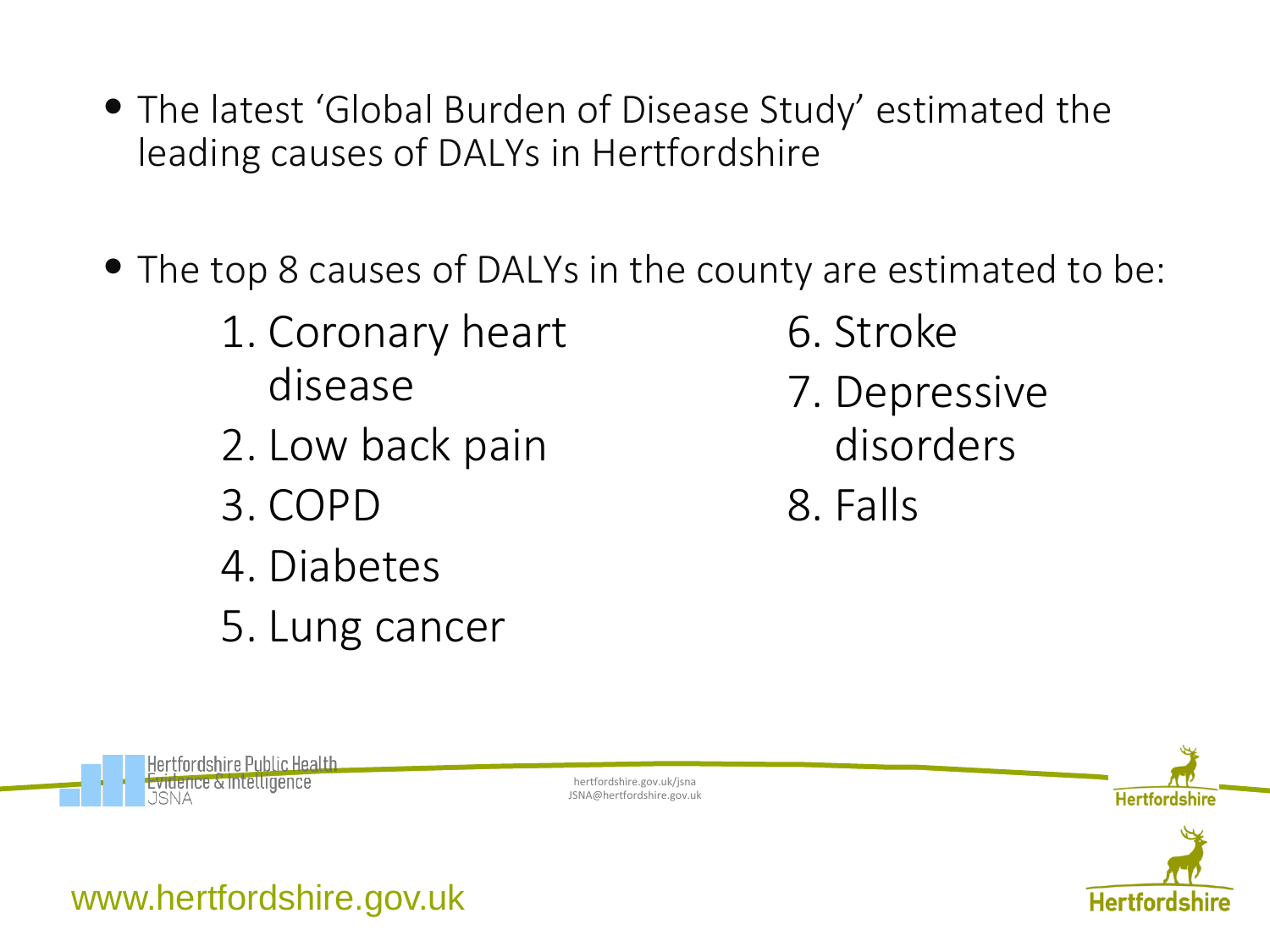## **Leading risk factors for poor health**

- As part of the same study, the leading risk factors for DALYs in Hertfordshire were also estimated (including metabolic risks, behavioural risks and environmental/occupational risks)
- The top 8 risk factors for DALYs in the county are estimated to be:
	- 1. Smoking
	- 2. Excess weight
	- 3. High blood sugar
	- 4. High blood pressure
	- 5. Alcohol
- 6. High cholesterol
- 7. Low temperature
- 8. Air pollution

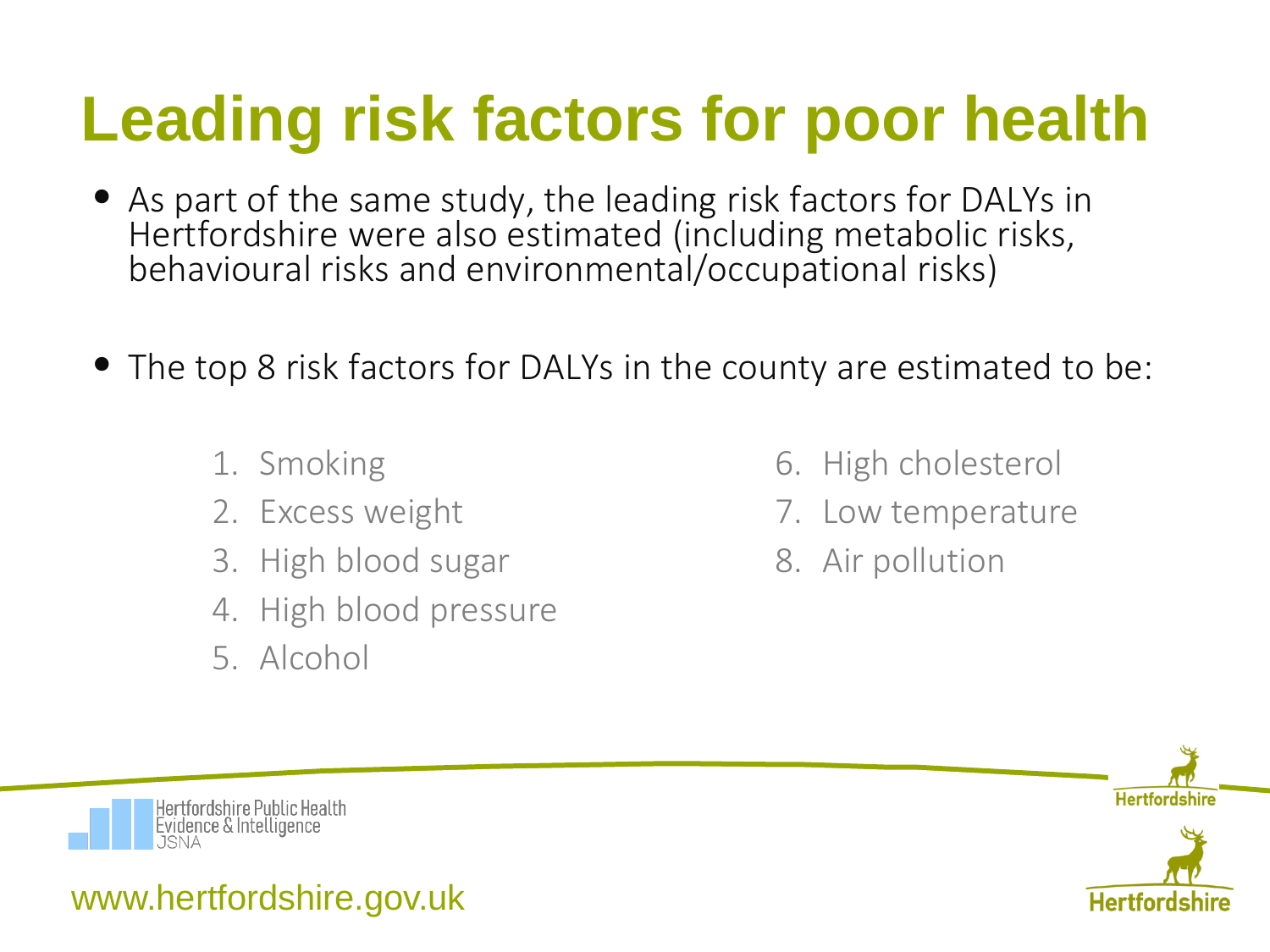## **Leading causes of inequalities in life expectancy**

- The leading contributors to the gap in life expectancy between the most and least deprived areas in Hertfordshire are circulatory disease, cancer and respiratory disease
- Circulatory disease includes heart disease and stroke
- Respiratory disease includes flu, pneumonia and COPD



hertfordshire.gov.uk/jsna JSNA@hertfordshire.gov.uk

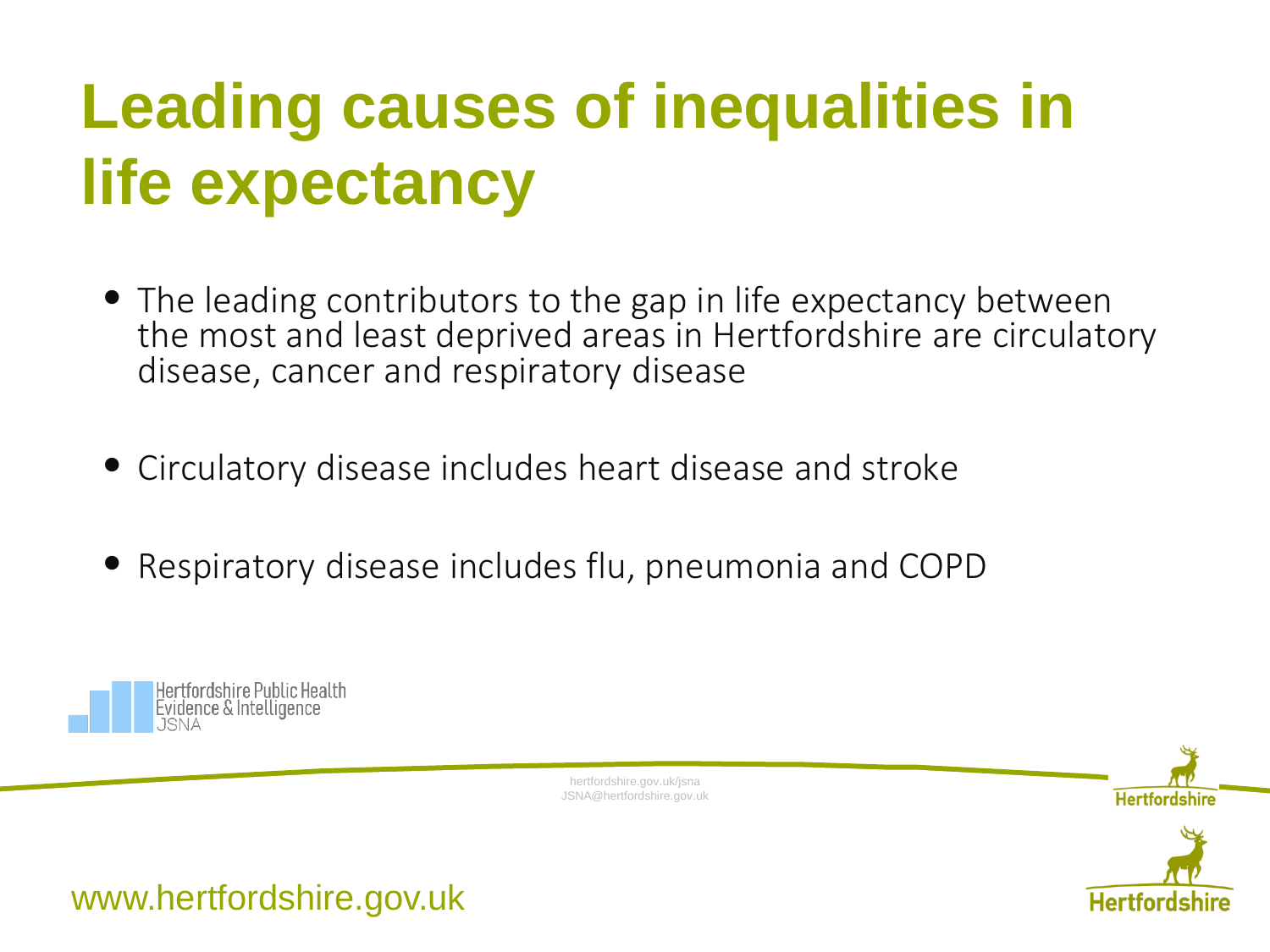## **So what next?**

- Tackle the leading causes of life years lost to premature death and disability and inequalities in life expectancy using a whole system place-based approach, with evidence-based actions across the life-course at district and borough, PCN and countywide levels
- Utilise population health management (PHM) and prevention approaches to identify and act on specific opportunities for effective intervention and improvements to patient management
- New Health and Wellbeing Strategy, New Public Health Strategy
- Build coalitions for action

hertfordshire.gov.uk/jsna JSNA@hertfordshire.gov.uk



**Hertfordshir**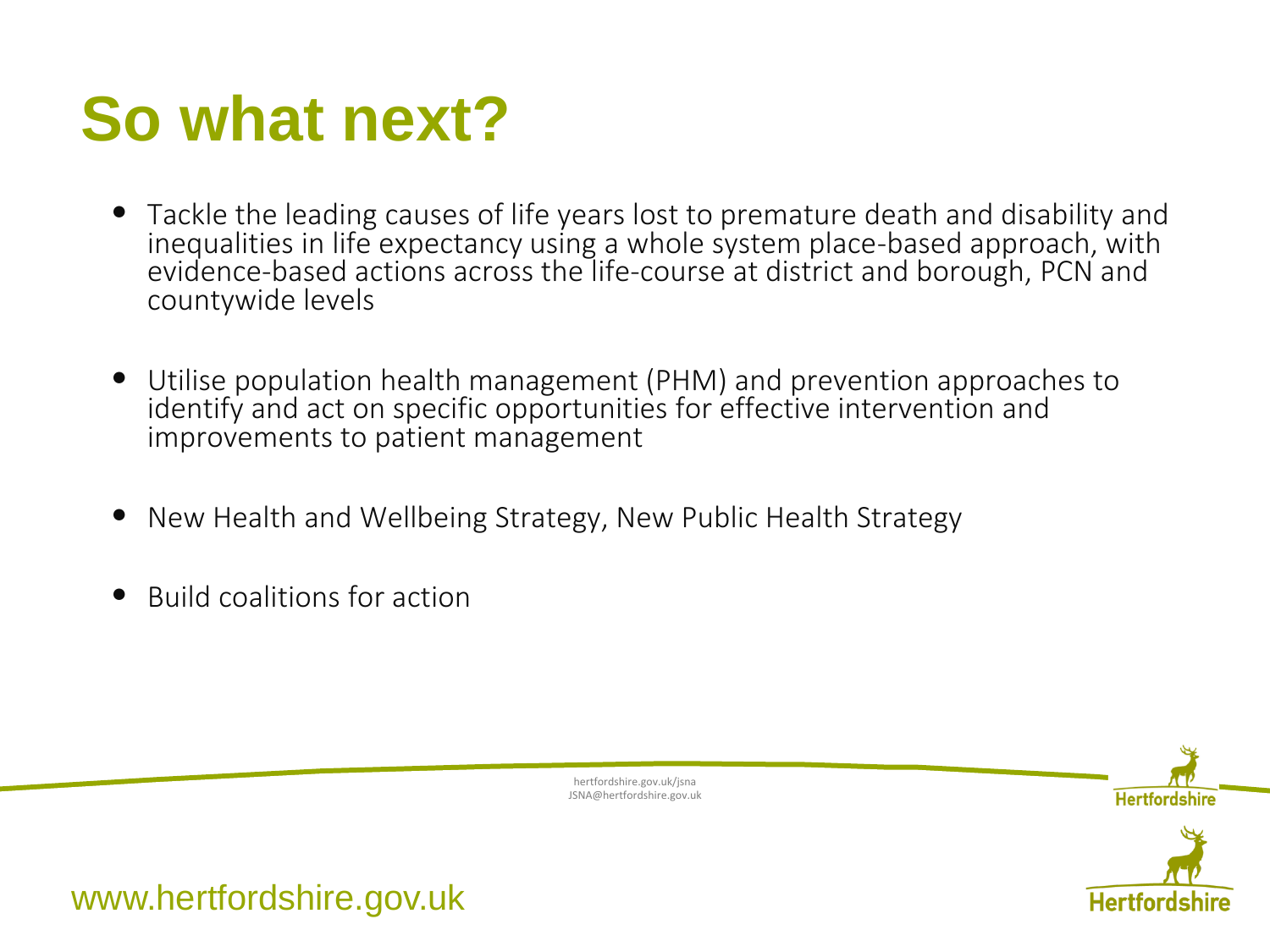# Thank you